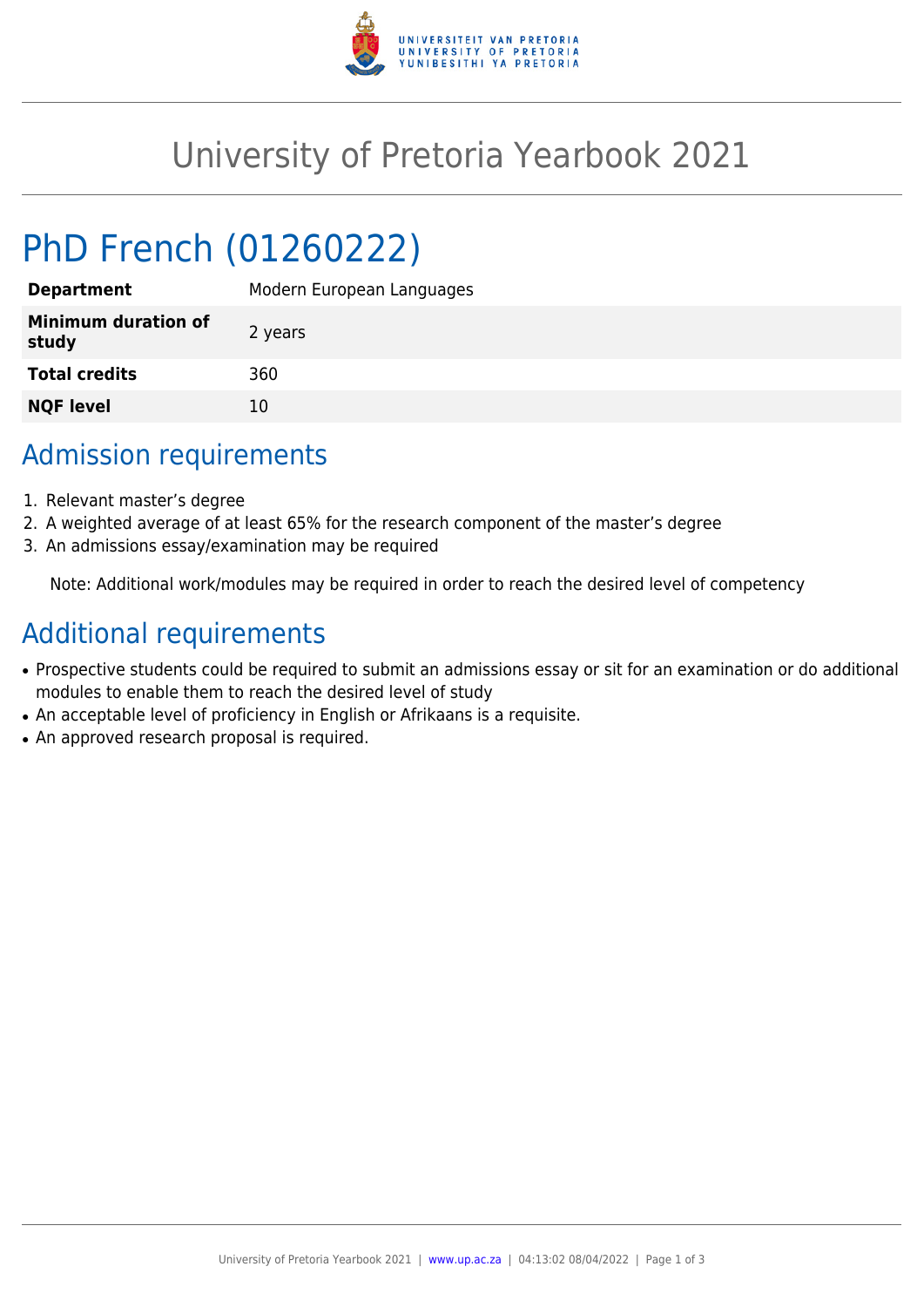

## Curriculum: Year 1

**Minimum credits: 360**

#### **Core modules**

| <b>Thesis: French 990 (FRN 990)</b> |                                           |  |
|-------------------------------------|-------------------------------------------|--|
| <b>Module credits</b>               | 360.00                                    |  |
| <b>NQF Level</b>                    | 10                                        |  |
| <b>Prerequisites</b>                | No prerequisites.                         |  |
| <b>Language of tuition</b>          | Module is presented in French             |  |
| <b>Department</b>                   | Ancient and Modern Languages and Cultures |  |
| <b>Period of presentation</b>       | Year                                      |  |